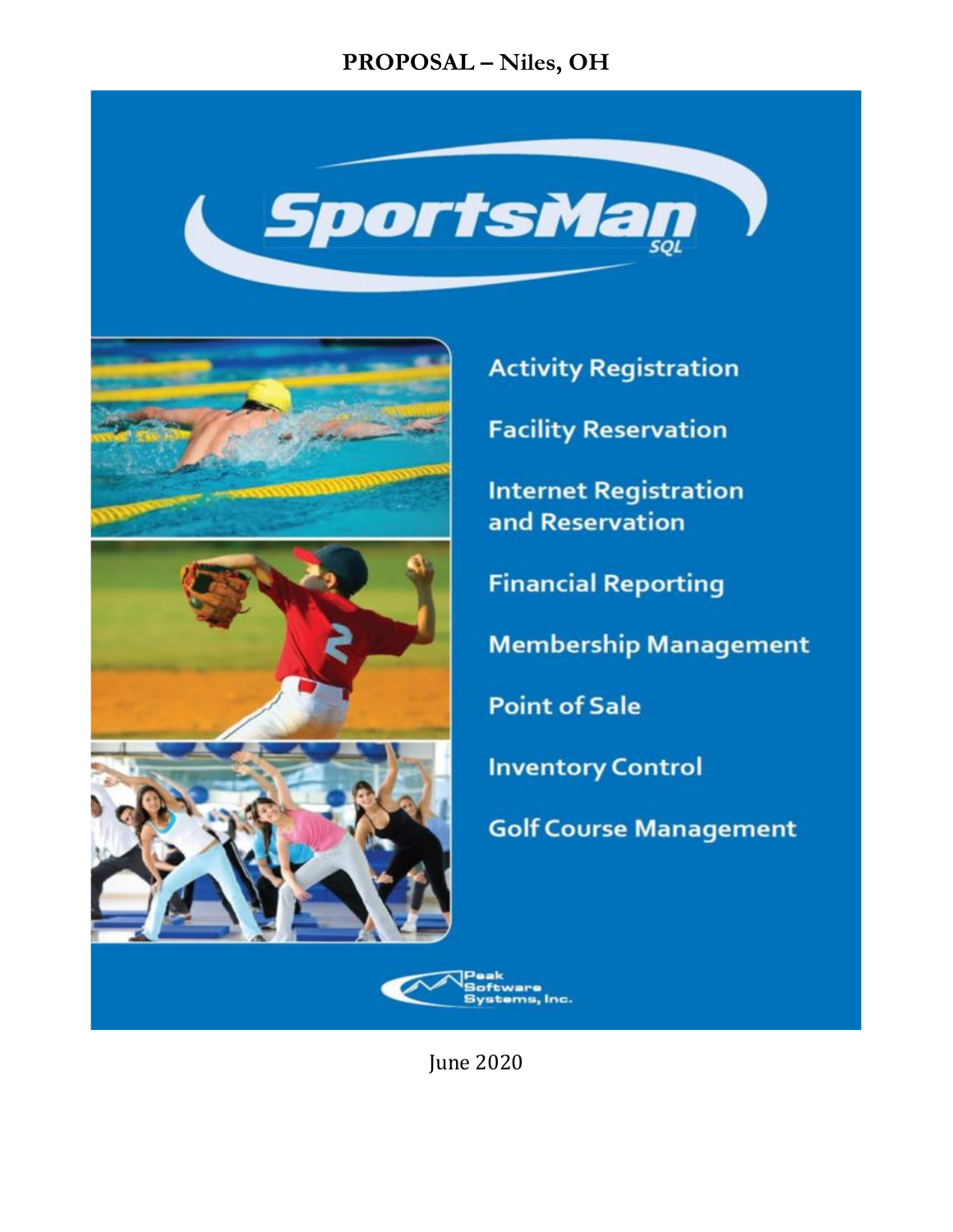![](_page_1_Picture_0.jpeg)

### **Information for Niles, OH**

#### June 2020

Peak Software Systems, Inc. would like to thank Niles, OH and its staff for allowing us to present and propose our SportsMan Cloud recreation management solution.

SportsMan Cloud is a solution created and driven by twenty years of customer needs, requests, and input. It is versatile and powerful, yet simple to use, with many user-defined fields, menu options, and reports. We believe that it would be an excellent choice for your organization and look forward to the opportunity to facilitate the implementation of this solution.

### **We recommend internet speeds of 15Mbps (up and down) during peak hours at each center running SportsMan Cloud. If not using Membership pictures 10Mbps may be sufficient for responsive SportsMan Cloud experience.**

If you have any questions, please do not hesitate to contact us.

Sincerely,

Jordan Walker Director of Sales 45 West 9000 South Suite 2 Sandy, UT 84070 (801) 572-3570, ext. 314 jordan@peakinfo.com [www.sportsmansql.com](http://www.sportsmansql.com/)

#### **Payment Gateway Information**

In addition, I'll connect you with North American Acquiring, who can get you set up for merchant services. Based on a rough estimate, they said the effective rate (total volume/total fees) would be around 2.46%. However, if you send them last month's bank statement, they will beat whatever you are currently at.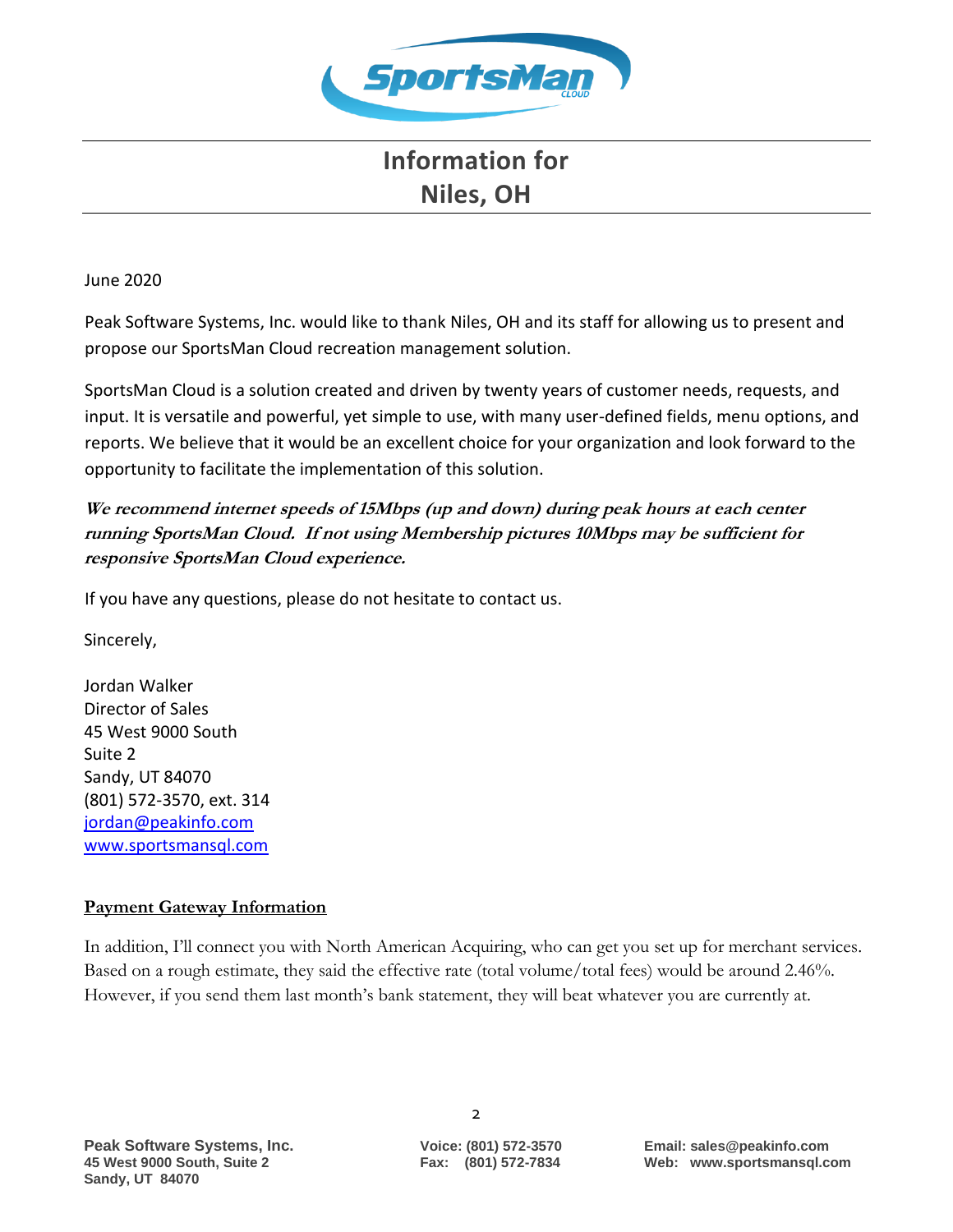![](_page_2_Picture_0.jpeg)

## **Company Profile**

Peak Software began working with a local Utah recreation department in 1993 to develop an application to better handle their daily tasks of reservations, registrations, membership management, facility scheduling, daily cash management, reporting and other needs. We implemented SportsMan with great success and rave reviews from the customer. Many other local cities and counties took notice and began to purchase and implement the SportsMan application into their departments. Peak Software officially took the product to market with a focus on municipal and special district parks, recreation departments and centers, as well as YMCAs, universities, nonprofits, and private activity organizations. Our customer base has grown to over 400 clients. The SportsMan Cloud solution is now our main focus and resource.

### **SportsMan Cloud Implementation Approach**

Peak Software has been involved in several hundred SportsMan and SportsMan Cloud installations throughout the country, and has sufficient resources to meet any customer's implementation timeframe objectives and needs. In our experience, that is entirely contingent on the customer's staff resources/availability, department size/schedule, and other demands; however, the process has been accomplished in as little as two days, and is very streamlined and efficient. Our staff works closely with department heads to formulate the optimal schedule for their specific needs and objectives.

In general, we recommend remote installation, training, implementation (onsite training is optional and available). Upon completion, the solution will be installed, configured, defined, trained, and in use. After the initial implementation, our customer's staff will be familiar and comfortable with all aspects of SportsMan Cloud, relevant to the modules purchased, and their specific goals and objectives. Continued and subsequent training/questions will be handled via phone, email, IM, and with other remote meeting tools to bring the staff to an "expert" user level. There is no allocation of a set time period for this process **customers are allowed unlimited access to Peak's technical support staff**, on an ongoing basis.

Upon receipt of a signed sales agreement, we will be able to schedule and plan the implementation with the customer, assigning their priority in our installation queue, to have SportsMan Cloud fully functional and in use based on the customer's timeline.

## **Service and Support**

The SportsMan SQL support and service (Customer Care Plan) offers clients **24/7/365 emergency support,** along with unlimited technical and help desk support, along with entitlement to all updates to the SportsMan Cloud solution. Standard hours of operation for "normal" issues and questions are 8:00am to 5:00pm MST, with afterhours technical support available as needed. Communication between Peak Software support staff and Client is handled via phone, email, IM, and online remote meeting tools.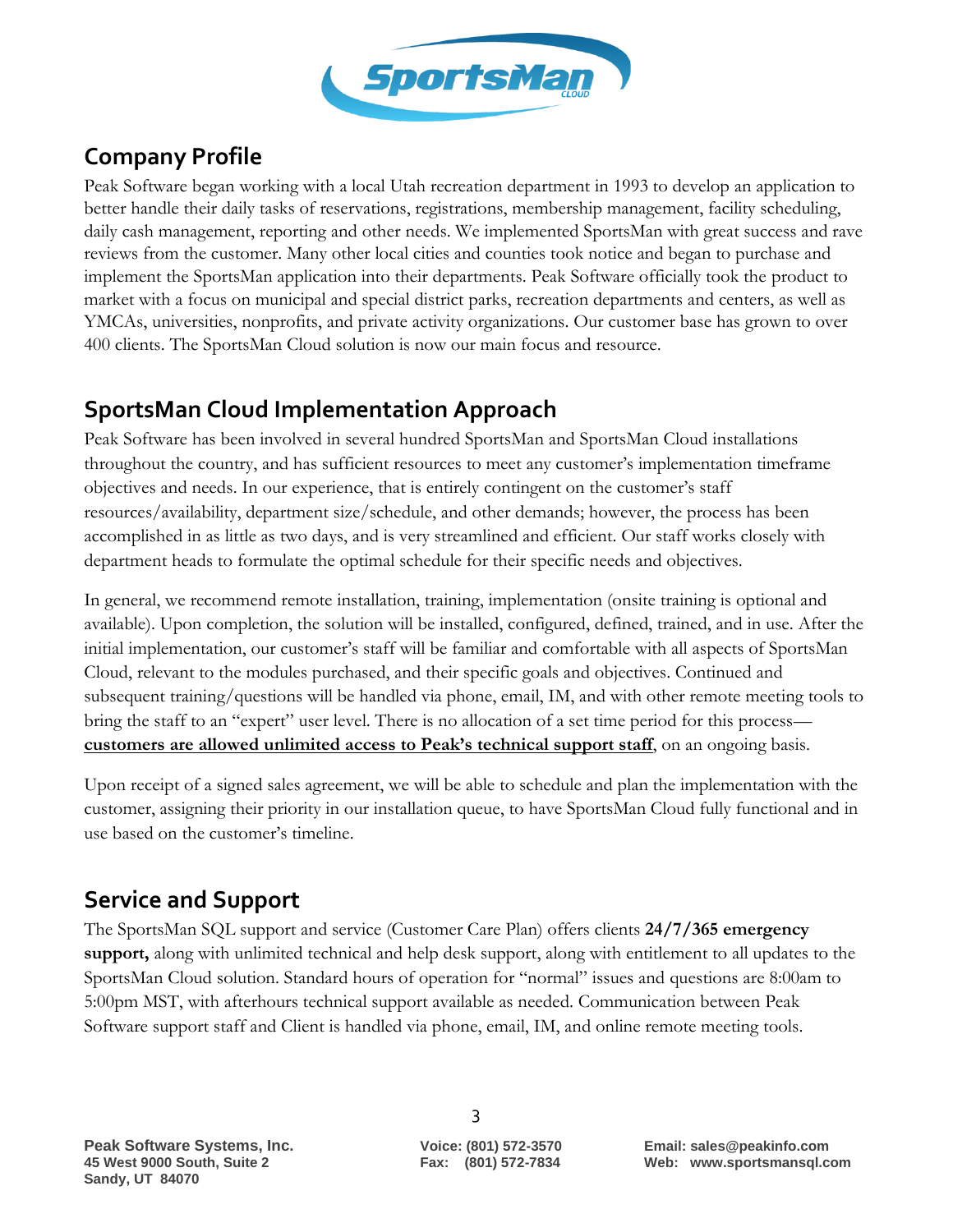![](_page_3_Picture_0.jpeg)

# **Pricing for Niles, OH SportsMan Cloud**

|                                                          | <b>SportsMan Cloud</b><br><b>Implementation and Annual Costs</b>                                                                                              |  |
|----------------------------------------------------------|---------------------------------------------------------------------------------------------------------------------------------------------------------------|--|
|                                                          | SportsMan Cloud Software: Includes remote installation, configuration, training, and<br>implementation. Single-Database, 8 included concurrent user licenses. |  |
| <b>License and Service</b><br><b>Contract Period</b>     | 12 months from time of signature                                                                                                                              |  |
| Services Included                                        | +SportsMan SQL License                                                                                                                                        |  |
|                                                          | +Unlimited computer installations                                                                                                                             |  |
|                                                          | +Unlimited online and phone technical support and training                                                                                                    |  |
|                                                          | +SportsMan SQL enhancements and application upgrades                                                                                                          |  |
|                                                          | +Membership module                                                                                                                                            |  |
|                                                          | +ActivityReg on-line website with Patron Log in                                                                                                               |  |
|                                                          | +Cloud Data Base Services with Backups                                                                                                                        |  |
|                                                          | + Inventory Module                                                                                                                                            |  |
|                                                          | + Point of Sale System Module                                                                                                                                 |  |
|                                                          | + 4 additional users                                                                                                                                          |  |
| <b>New Services</b><br>Implementation<br>(one-time) fee  | \$2,500                                                                                                                                                       |  |
| <b>Ongoing License</b><br>and Service Cost<br>(annually) | \$5,045                                                                                                                                                       |  |
| Total Due Year 1:                                        | \$7,545                                                                                                                                                       |  |
| <b>Total Due at Year 2</b><br>Renewal:                   | \$5,045                                                                                                                                                       |  |